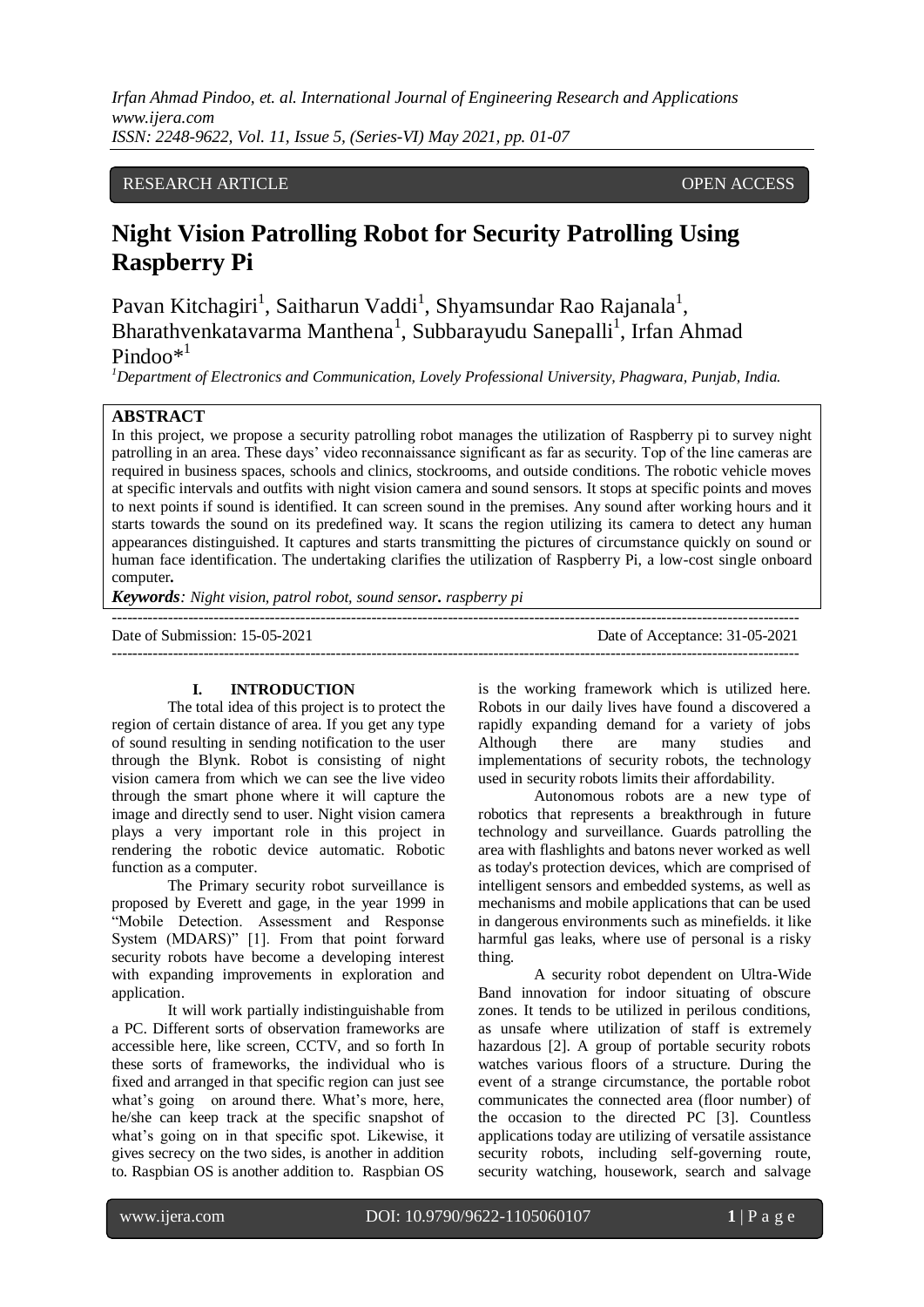activities, material dealing with, fabricating, and mechanized transportation frameworks. Notwithstanding the application, a versatile robot should utilize a powerful self-governing route framework. Self-governing route stays one of the essential difficulties in the portable robot industry; many control calculations and strategies have been as of late built up that mean to conquer this test [4].

The security watch robot will use a few sensors and engines to explore inside in selfsufficient mode. It can likewise convey and be controlled by means of Wi-Fi situation has send to the user. [5]

# **II. LITERATURE REVIEW**

In the present dilemma of the world everyone possesses grate danger. By using the technology of combined minds of different fields we can make use of the robots. As you can see these robots are being used in wide range, both autonomous and manually. Robots are being used in military operations and transportation also. There are even few that will do things that no one can imagine.

Ahsanul Hoque etal in [9] used a robot with a remote controlled arm which can analyze a place or object using its sensor and send back the signal if anything occurred that alerts it danger protocol, by using the arm of the robot the particular area or object is scrutinized manually, in that they used SMS as signal but it can be developed by using processed image

As in the [18] they used artificial intelligence, that it works on the basis of the different data on criminals and the places where the crime rate is high [10] and it patrols in the consisted way using navigation system. The analysis on the criminals is done by their behavior, and the crime sensitive areas are also used in this data for easy patrolling and good safety for others.

As Alexander Lopez etal stated in a robot is put to work in a mall in order to interact with human and to ensure safety across the premises such as fire and violence. While the robot is through patrol if any disturbance is occurred in the area it analyses immediately and send distress signal with appropriate images with it [17].

For the use of the raspberry pi algorithms used by authors in [18] are adaboost, bagging, enhanced reweight. In this the error derivative of the weight is calculated to find all the hidden layers before the output.by this they got all of the hidden layers found before outcome and can be able to test different designs for the best results from the algorithm. it totally depends on external power supply, which can reduce their availability.

Authors' in [7] used MQTT for alerts as it only requires a smaller number of bytes as compared

to the HTTP and also for the requests made by the multiple devices in HQTT needs a post action request as it is not required in MQTT and the request is distributed to each interested client.

A large number of some different sources accessible for lightning reason Headlights can be utilized as another light source, with this; the paper researches the outside sound system VO execution with the conditions in lightning its reach is 10 km of driving region for 30 hrs. In these different difficulties incorporate the perceivability range, a unique light source, force areas of interest, and so on [11]

This can have some trouble when some other picture, for example, bird or vehicle comes into the image. There is a planar reflection model is useful to get the force circulation of various pixels with an infrared camera. With that, a pixel-based arrangement is utilized to check the various pixels have a place with the street or not. Assuming just it decides street surface, the further cycle gets started.[12]

Creators in [13] it is utilized for wrongdoing examples and proof-based strategies. Wrongdoing dataset for wrongdoing examination by polices in England and Wales from 1990 – 2011 is taken to quantify the exhibition of the new technique. Procedures like Outlier identification utilizing distance administrator (k-NN), Genetic Algorithm utilized for improving of exception location administrator boundaries are utilized. The characterization was finished utilizing Decision Tree utilizing the GINI record and the testing and preparing done utilizing Sample Stratified.

Boosting - It is another procedure which is utilized to improve arrangement execution. It is a strategy which can be utilized to improve the exhibition of any feeble classifier. The broadly utilized boosting calculation is AdaBoost, which iteratively assembles a gathering of models [14]. Over-Sampling - The testing approach and builds the quantity of minority class model is to diminish the level of imbalanced conveyance. Irregular Over-Sampling (ROS) go under this inspecting [15].

ֺ֞֝֡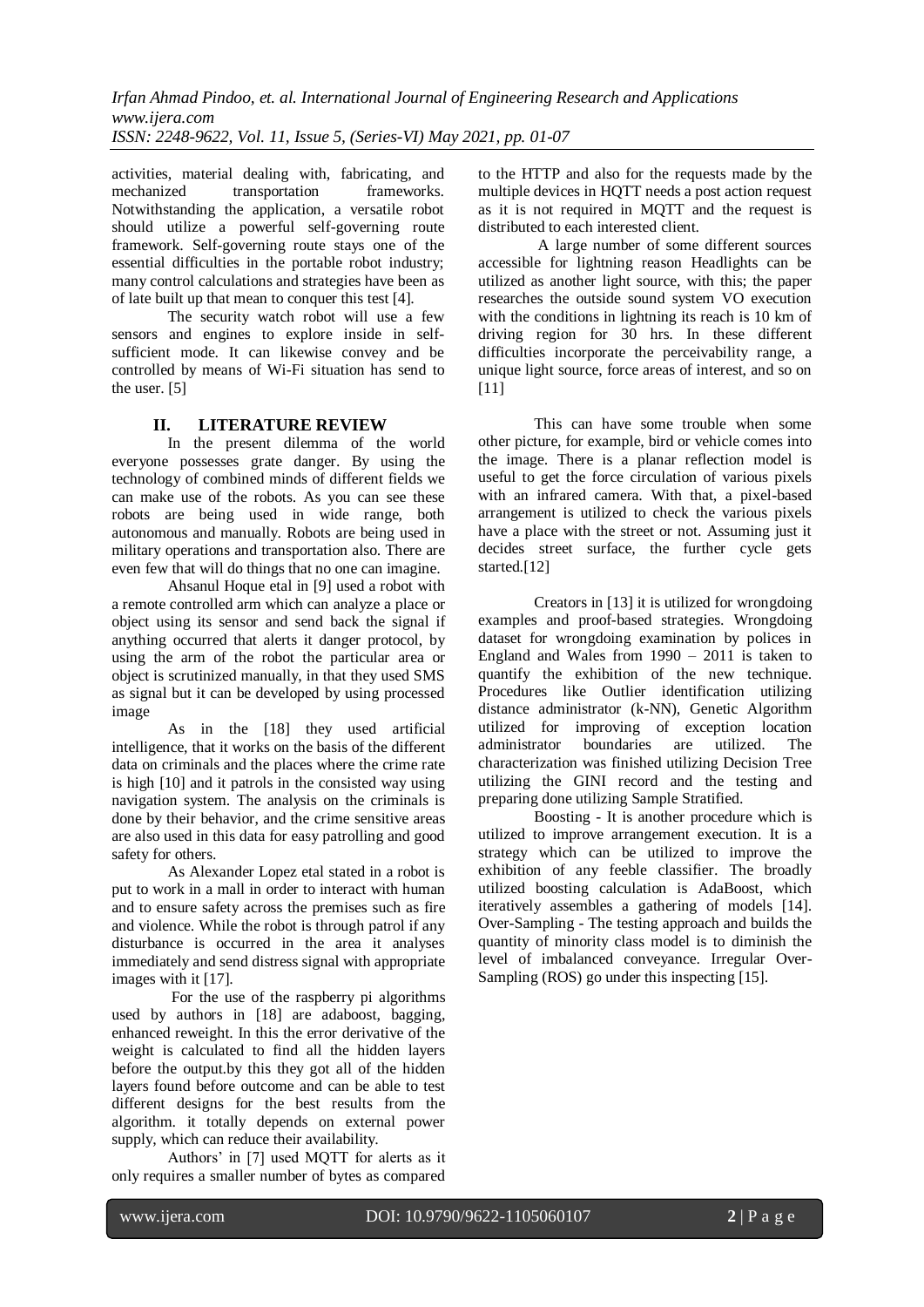# **III. BLOCK DIAGRAM**



**Fig.1.** Block Diagram

## *3.1 Block Diagram Description*

1. In this venture IR Sensor is utilized to make the robot move consequently following a particular way.

2. Sound sensor is utilized to know the sound in the specific territory.

3. IOT is utilized to send the catch picture to the individual.

4. Connect USB camera with raspberry pi

5. Connect power supply for Raspberry pi..

6. Plug the HDMI link in Raspberry pi from the monitor for power supply by using VGA to HDMI for Raspberry pi

*3.2 Hardware Requirements*

1.Rasberry pi

2.Night vision camera

- 3.IR sensor
- 4.Sound sensor
- 5.DC motor
- 6.SD card

*3.3 Software requirements*

- *1.* Raspbian jessie
- *2.* Python

## *3.4 Hardware Description 1.Raspberry Pi3*

Broadcom BCM2835 Raspberry Pi is a little single board Computer made in UK by Raspberry Pi foundation to propel the training of programming in schools and in non-modern countries. Remarkable model become unquestionably more acclaimed than anticipated fixing outside of its goal market, for usages like robots.



Fig.2. Raspberry pi3

## *2.Night vision camera*

It has the ability to work in the low light conditions. A web camera is a cam that streams an image or video in real time to or through a computer to internet. Web cams are small in size which sits on a desk, attach to a monitor or built in a hardware webcams are used in video call session involving ore people with conversation with live audio and video.



Fig.3. Night vision camera

#### *3.Sound Sensor*

The sensor is a sort of module is used to perceive power the sound. The utilization of this module joins switch, security, checking. The sensor exactness can be changed for the effortlessness of usage. This sensor has a mouthpiece to give contribution to cradle top finder and a speaker

This sensor recognizes a sound and cycles an o/p voltage sign to a microcontroller. This sensor is capable to choose uproar levels inside dB's or decibels at 3kHz frequencies generally where human ear is sensitive. In PDAs, there is an application which gauges the sound level.



Fig.4. Sound Sensor

The sound sensor has a slight piece of material considered a diaphragm that vibrates when

ֺ֞֝֡

www.ijera.com DOI: 10.9790/9622-1105060107 **3** | P a g e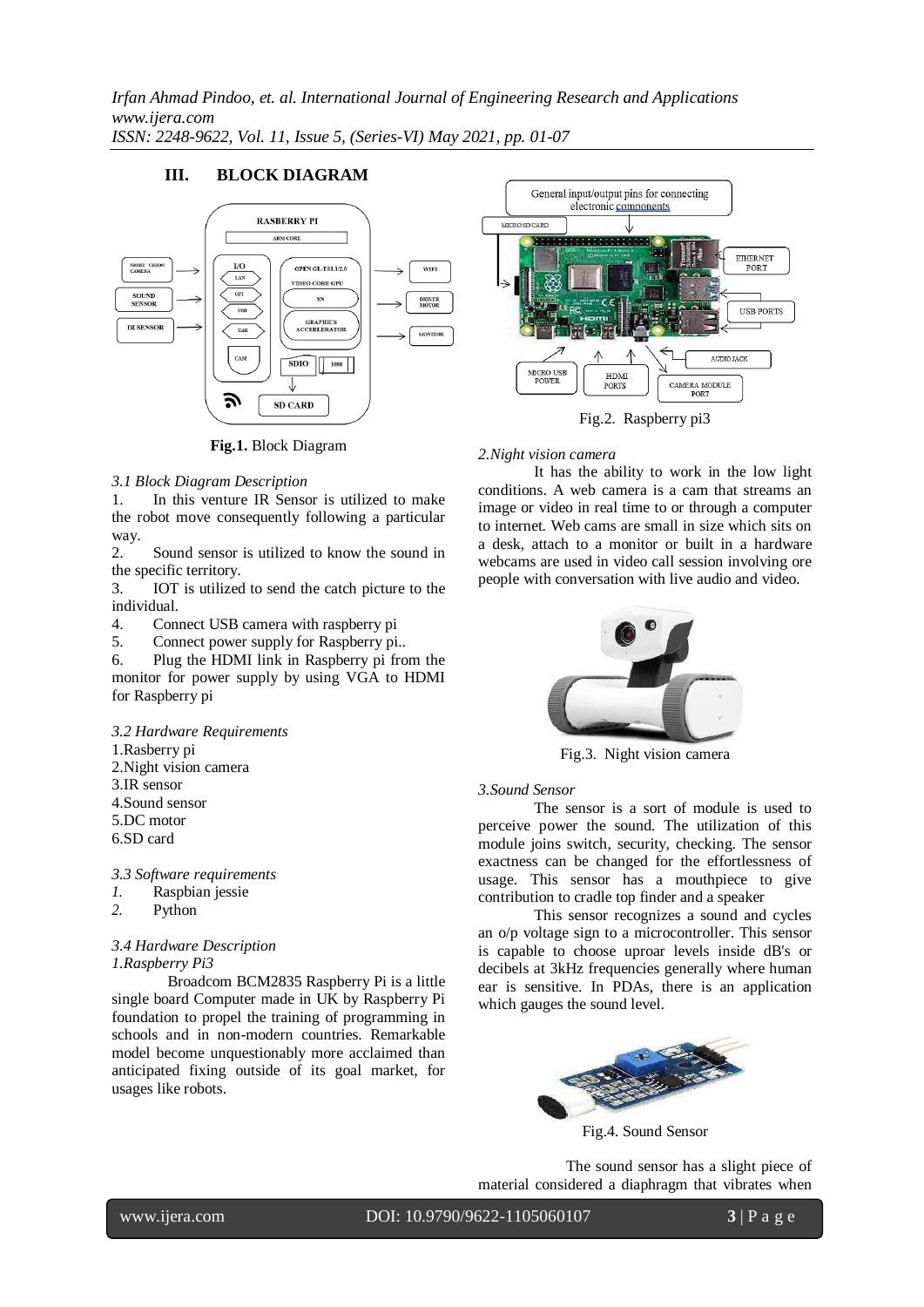hit by sound waves (like how your eardrum vibrates when hearing sound). The vibration of the diaphragm is changed over by the sensor into an electrical sign that is shipped off the LEGO block, which realizes that a sound has been heard. These days, a ton of safety occasions are started because of certain sounds like shots, forceful conduct, breaking the glass. However, cameras with inbuilt sound senor can add enormous estimation of the security frameworks. Since they alert consequently when genuine and potential occurrences happen.

*4.Infrared Sensor*



Fig.5. IR Sensor

An Infrared Sensor works in the underneath plan: infrared transmitter is used to discharge radiation of required recurrence. This radiation goes at the item and is reflected to back. The reflected radiation is perceived by the Infrared recipient .IR Receiver will be recognized radiation is then also took care of subject to its power. Infrared Receiver result is pretty much nothing and enhancers are used to increase the distinguished sign.

In this undertaking, we have utilized Infrared Transmitters and Infrared beneficiaries besides called photo diodes. They are utilized for sending and getting light. Infrared passes on infrared lights. Precisely when infrared shafts fall on white surface, it's reflected back and saved by photodiodes which makes some voltage changes. In this point the IR light falls on a dull surface, light is devoured by the faint surface and no columns are reflected back, these lines photodiode doesn't get any light or bars.

#### *5.DC MOTOR AND L293D DRIVER*

A machine that changes over DC electrical power into mechanical power is known as a Direct Current motor. DC motor working relies upon the current passing on conductor is set in an appealing field, where the conductor experiences a mechanical force. The heading of this force is given by Fleming's left-hand rule and its degree is given by F=BIL

 $B = Magnetic flux density,$ 

 $I = Current$ .

ֺ֞֝֡

 $L =$  Length of the conductor within the magnetic field.

Utilizing this L293D engine driver IC is extremely basic. The IC deals with the standard of

Half H-Bridge, however until further notice simply realize that H connect is an arrangement which is utilized to run engines both in clockwise and hostile to clockwise bearing. As we said before this IC is fit for running two engines at the any course simultaneously



Fig.6. pin diagram L293D

L293D engine driver IC contains two Hconnect circuit inside it, which may likewise utilize Darlington semiconductor a few times for flow intensification.

By understanding this H-connect circuit, in the event that 1, when rationale '1' apply to semiconductor T1 and T4, engine turns over pivoting clockwise way because of circuit total and current courses through it as demonstrated by blue sign.

On the off chance that 2, we apply rationale '1' to semiconductor T2 and T3, so engine turns over pivoting in enemy of clockwise course because of circuit total and heading of current moves through it is appeared by green sign.

As referenced that rationale '1' apply to T1 and T4 or T2 and T3 is only for effortlessness cause this semiconductor is hard wired inside IC so deal with pin-out and apply rationale to IC's pin straightforwardly and completed your work.

#### **IV. SOFTWARE USED**

*4.1 Raspberry pi Software*

It is a free open source working framework and it has a place with the Unix working frameworks. Linux implies the actual bit which is the Main Part of the working framework and handles the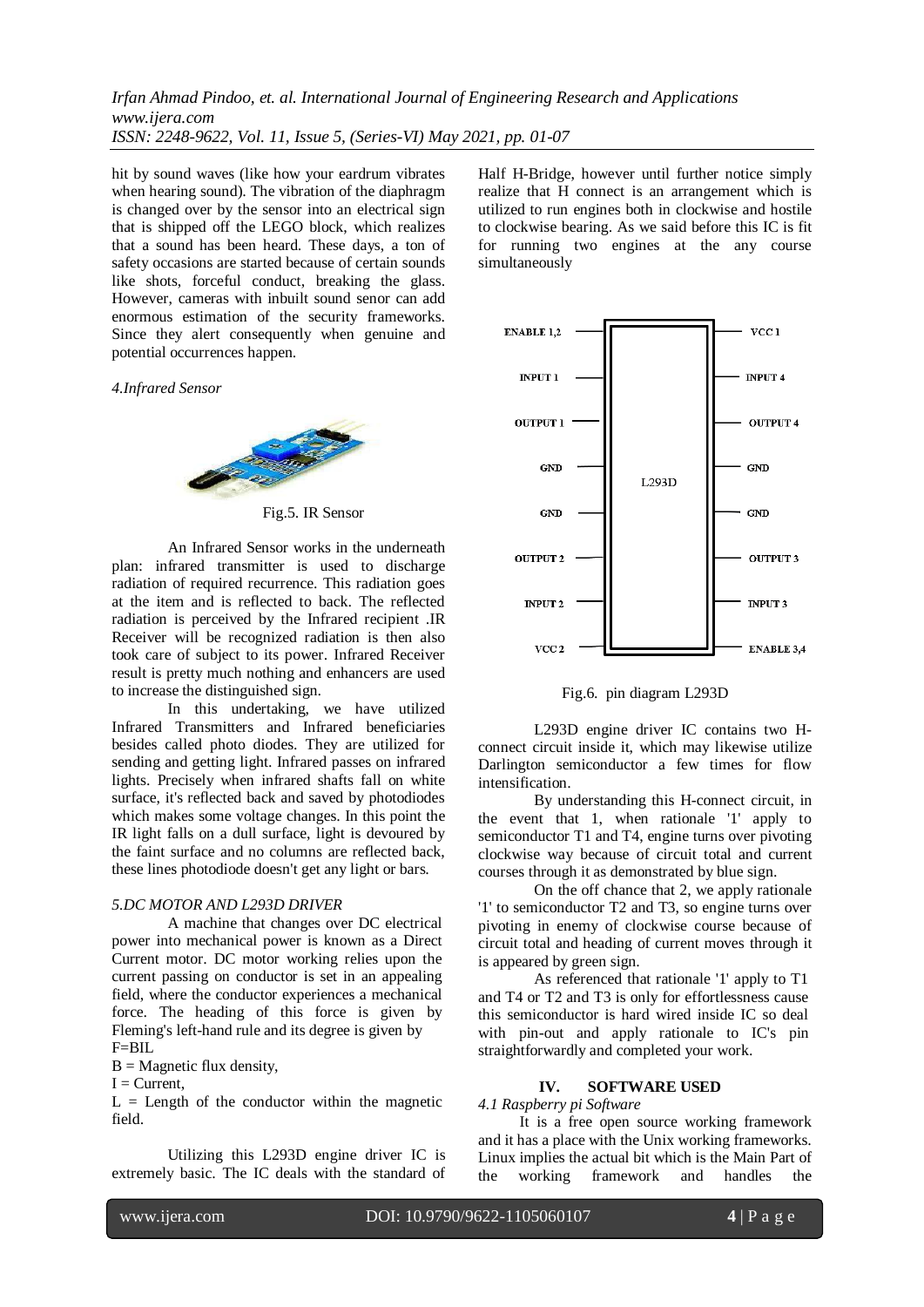correspondence between the user and hardware. It utilizes typical Linux is utilized to allude to the entire Linux circulation. Linux appropriation is an assortment of programming dependent on the Linux Kernel. It comprises of the GNU-venture's segments and applications. Since Linux is an open source project, anybody can change and circulate it. That is the fundamental explanation like where there are numerous varieties of Linux.

#### *4.2 Python*

Python is some undeniable level, deciphered, object-situated scripting language. It utilizes English catchphrases much of the time whereas different dialects use accentuation, it has some linguistic developments than different dialects.

Standard Library of python

1.Pandas

2.Numpy

3.Sklearn

4.Seaborn

5.Matplotlip

6.Importing datasets

7.OpenCV

Image processing is the way toward controlling pixel information to make it appropriate for PC vision applications or to make it reasonable to introduce it to people. For instance, changing brightness or contrast is a picture handling task which make the picture outwardly satisfying for people or reasonable for additional preparing for a specific PC vision application.

OpenCV is Open Computer Vision Library. It was from the start delivered in 1999 by Intel. With more updates, it has been changed starting now and into the foreseeable future to zero in on the continuous PC vision. This library has been created under programming languages like C and C+. It will in general be adequately run on working frameworks Windows and Linux. This library can be effectively interface with programing languages like Python, MATLAB, Ruby and others as well. Close by NumPy and Python picture preparing (shape &color identification) can be performed quiet.

Initially, a sample image in which preparing is to be applied is to be read. It's done using a precharacterized.

Python function: CV2.imread (). The example picture bought to be accessible in current folder or the full location of the picture is to be referenced as a argument. For reading a picture, we can utilize functions like imread\_color, imread\_grayscale, mread\_unchanged



Fig.7. Morning Vision of camera

As shown in the figure 5 the red line will detect the face by giving this equation the python itself .

1.face\_detect=cv2.CascadeClassifier('haarcasade\_fro ntalface\_alt.xml')

By using the haarcascade frontal face and will get the binary code of the code and directly detect the face of the computer vision of the camera and it will capture the image.

2.if face detect.empty():raise IOError('Unable to haarcascade\_frontalface\_alt.xml file')

This code will load the image of the red line front face of the camera. The blue line indicates the nose of the image by giving a code and will run in the python it will capture the image of the eyes.

3.eyes\_detect=cv2.CascadeClassifier('haarcascade\_e ye.xml')

4.if eyes\_detect.empty():raise IOError('Unable to load haarcascade\_eye.xml file')

Where it will load the image of the eyes.

The green line indicates the nose of the image by giving an code and will run in the python it will capture the image of the nose

5.noise\_detect=cv2.CascadeClassifier('haarcascade\_ mcs\_nose.xml')

6.if noise\_detect.empty():raise IOError('Unable to load haarcascade\_mcs\_nose.xml file') It will load the image of the face of a nose.



Fig.8. Night vision of camera

As shown in in the fig 6 the image captured in the night where it captures the image and directly

ֺ֞֝֡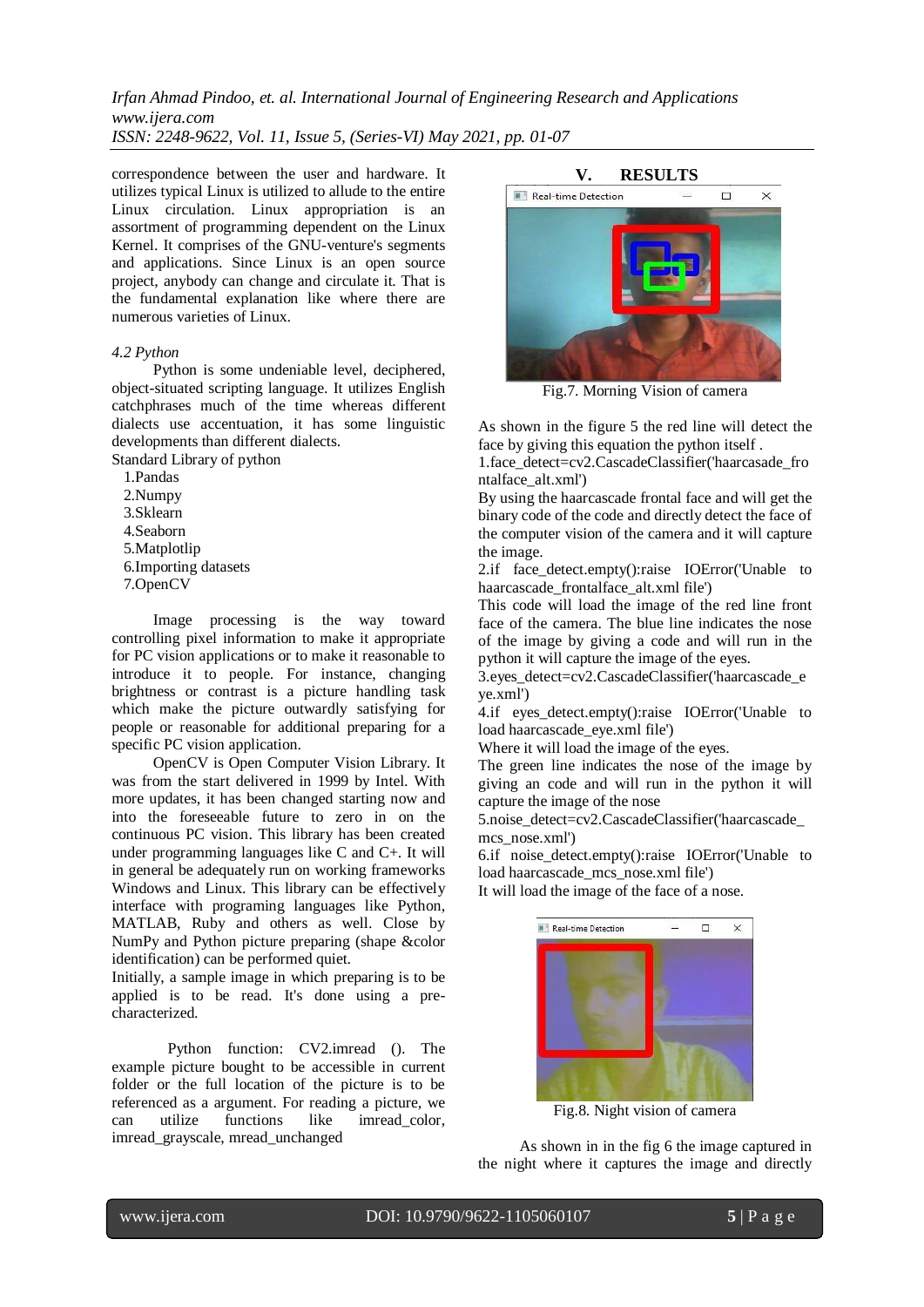*Irfan Ahmad Pindoo, et. al. International Journal of Engineering Research and Applications www.ijera.com*

*ISSN: 2248-9622, Vol. 11, Issue 5, (Series-VI) May 2021, pp. 01-07*

send to the user and the images of the people will get a image.

6.gray=cv2.cvtColor(resize\_frame,cv2.COLOR\_BG R2LAB)

By giving this code in the image it will get black and white of the image and we can change it into morning vision or night vision of the camera by giving a color code of it.

As shown in the figure red line is capturing the image of the people and it will capture the image.

7. resize frame=cv2.resize(capturing,None,

 $fx=0.5$ ,  $fv=0.5$ , interpolation=cv2. INTER AREA)

By giving this line it will resize the frame of the people and giving the rectangle frame of the people to detect.



Fig.9. Captured Image

This is the clear-cut image as shown in the image without any lines to capturing and saved to the folder. All captured images have been saved to the folder.

As shown in the fig 7 the python code when executed then the output will be given on the camera and it will capture the image of the human and detect the image and any suspicious is going on it will detect and directly send it to the user. Where it will capture the image cv2.imshow("Real-time Detection", gray) It will detect the real time detection of the robot.

## **VI. CONCLUSION**

As per this project, the entire territory surveillance is finished the night vision camera and furthermore programmed framework when the sound is distinguished robot will follow the specific way and go to that space and catch the region and catch the picture and send it to the user using IOT. This undertaking complete behind is a programmed brilliant path for night vision watching.

## **REFERENCES**

- [1]. "Mobile Detection Assessment and Response System (MDARS)", Everett, H. & Gage, D.W, 1999
- [2]. "Some 6481 results of the test operation of a security service system with autonomous guard robot", Y. Shimosasa, J. Kanemoto, K. Hakamada, H. Horii, T. Ariki, Y. Sugawara, F. Kojio, A. Kimura, S. Yuta,2000.
- [3]. "Team Mobile Robots Based Intelligent Security System", S. Chia, J. Guo, B. Li and K. Su,, 2013.
- [4]. L. Chung, "Remote Teleoperated and Autonomous Mobile Security Robot Development in Ship Environment", Mathematical Problems in Engineering, vol. 2013, Article ID 902013, 2013.
- [5]. J. Garcia, A. Alsuwaylih and S. Tosunoglu, patrolling "Security Autonomous Robot", in Florida Conference on Recent ad vances in Robotics, 14-15 May 2015.
- [6]. advances in Robotics, 14-15 May 2015.
- [7]. N.Hemavathy, Arun.K, Karthick.R, Srikanth.A.P, Venkatesh.S "Night vision patrolling robot with sound sensor using computer vision technology".
- [8]. Alexander Lopez,Renato Paredes,Francisco Cuellar "Robotman: A Security Robot for Human-Robot Interaction".
- [9]. Ahsanul Hoque, Shekh Nuruzzaman, "Arduino based Battlefield Assistive Robot".
- [10]. Dr Akash Saxenaa , Gaurav Kumar Das b and Avinash Sain "Mining Criminal Dataset Using Gradient Boosting Algorithm".
- [11]. O.Ramstrom and H. Christensen, "A method for following unmarked roads," in Intelligent Vehicles Symposium, 2005.Proceedings. IEEE. IEEE, 2005, pp. 650–655
- [12]. Q. J.M. A´ lvarez and A.M. Lopez, "Road detection based on illuminant invariance,"Intelligent Transportation Systems, IEEE Transactions on, no. 99, pp. 1– 10, 2010.
- [13]. Kaumalee Bogahawatte and Shalinda Adikari, "Intelligent Criminal Identifiaction System", Proceedings of 8th IEEE International Conference on Computer Science and Education, pp.633-638, 2013.
- [14]. M.Sreedevi, A.Harsha Vardhan Reddy, Ch.Venkata Sai Krishna Reddy, "Review on Crime Analysis and Prediction Using Data Mining Techniques", International Journal of Innovative Research in Science, Engineering and Technology, Vol. 7, Issue 4, April 2018.
- [15]. J.Gowthami,K.Aishwariya, P.Divya, M.Kavin Kumar, A.Elangovan, "Data Provenance for Multi-Hop Internet of Things", International

ֺ֞֝֡

.